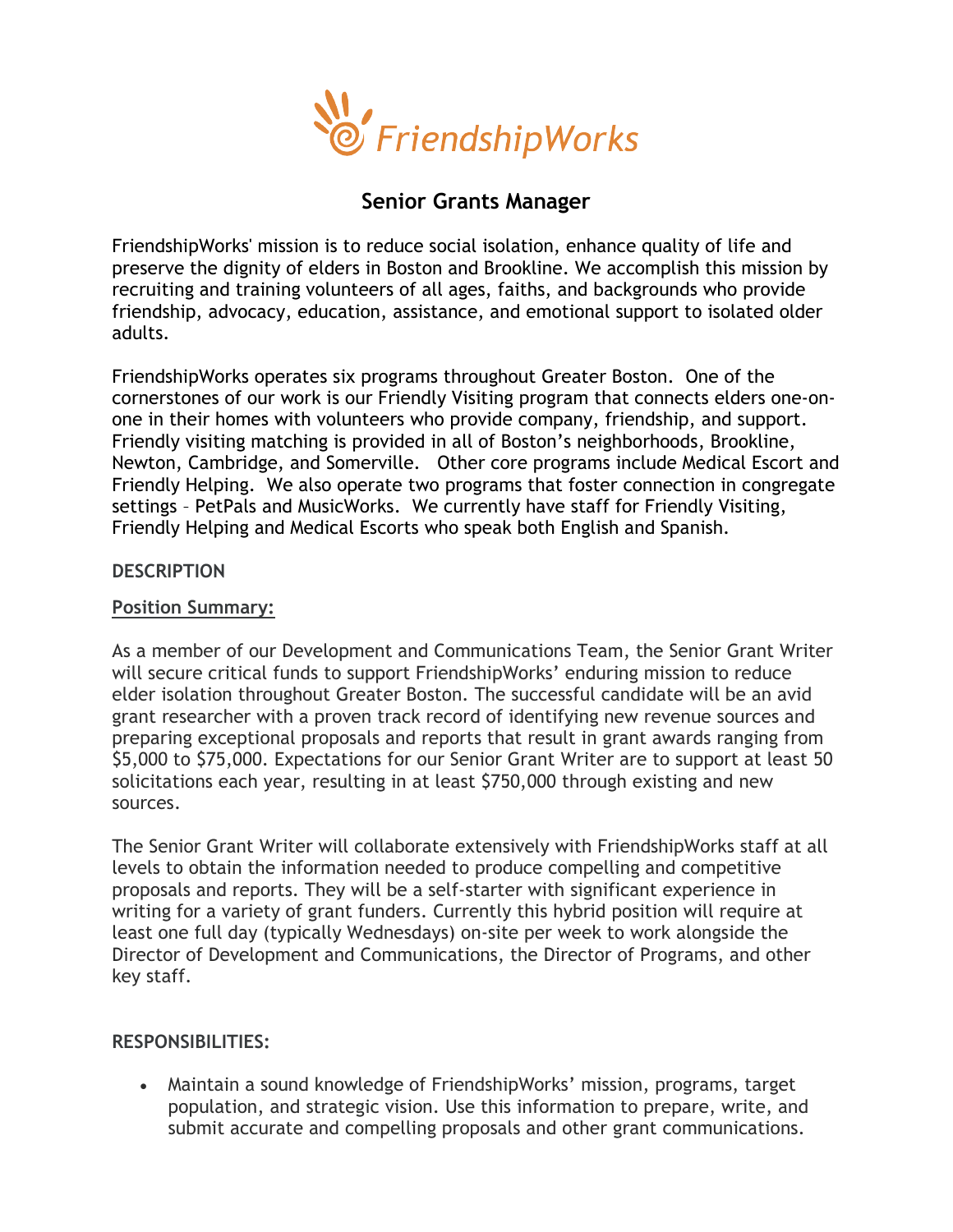- Actively research and identify new funding sources for FriendshipWorks, including, foundation, corporate and government funders.
- Prepare briefing materials and lead FriendshipWorks' monthly grants management meetings.
- Use program data, case studies, and storytelling to write informational and impactful narratives for proposal templates in priority program areas.
- Adhere to FriendshipWorks' brand style guidelines, and inclusive language and writing guidelines to capture a captivating voice and tone.
- Research elder-care and aging-in-place issues, and appropriately articulate social isolation and loneliness as social determinants of the health of older people.
- Build and maintain relationships with funders and manage/delegate stewardship when appropriate.
- Update CRM (Salesforce) with all relevant proposal/inquiry/report activity or correspondence.
- Manage all tasks relating to the preparation, submission, and management of assigned grant proposals, applications, and reports, independently and on time to meet deadlines.
- Advise and assist Program staff with process and compliance issues related to funding agency regulations and standards, and oversee adherence to Foundation administrative, fiscal, and accounting policies and procedures related to grant proposals and grant management.
- Maintain and update a library of all key documents, including program testimonials, white papers, research briefs, Program one-pagers, Boardmember listings, Annual 990 and other fiscal reports.
- Perform other tasks as assigned, including but not limited to compiling constituent mailings/materials in office, and attending FriendshipWorks donor receptions and fundraising events as needed.

# **QUALIFICATIONS:**

- Minimum of 5 years of experience writing grants; experience with identifying and prospecting new funders/grantors preferred.
- Skilled in persuasive writing.
- Ability to work independently and as a team player.
- Ability to handle sensitive information with discretion.
- Sharp analytical skills and the ability to offer creative solutions.
- Strong organizational and time-management skills and the ability to accomplish assigned tasks on time.
- Proficiency with Microsoft Office and Google Suite and Salesforce experience is desired.

Salary Range: \$55,000 to \$65,000 annually.

**Please send a resume and cover letter to [jobs@fw4elders.org](mailto:jobs@fw4elders.org) and include "Senior Grants Manager" in the subject line. No phone calls please.**